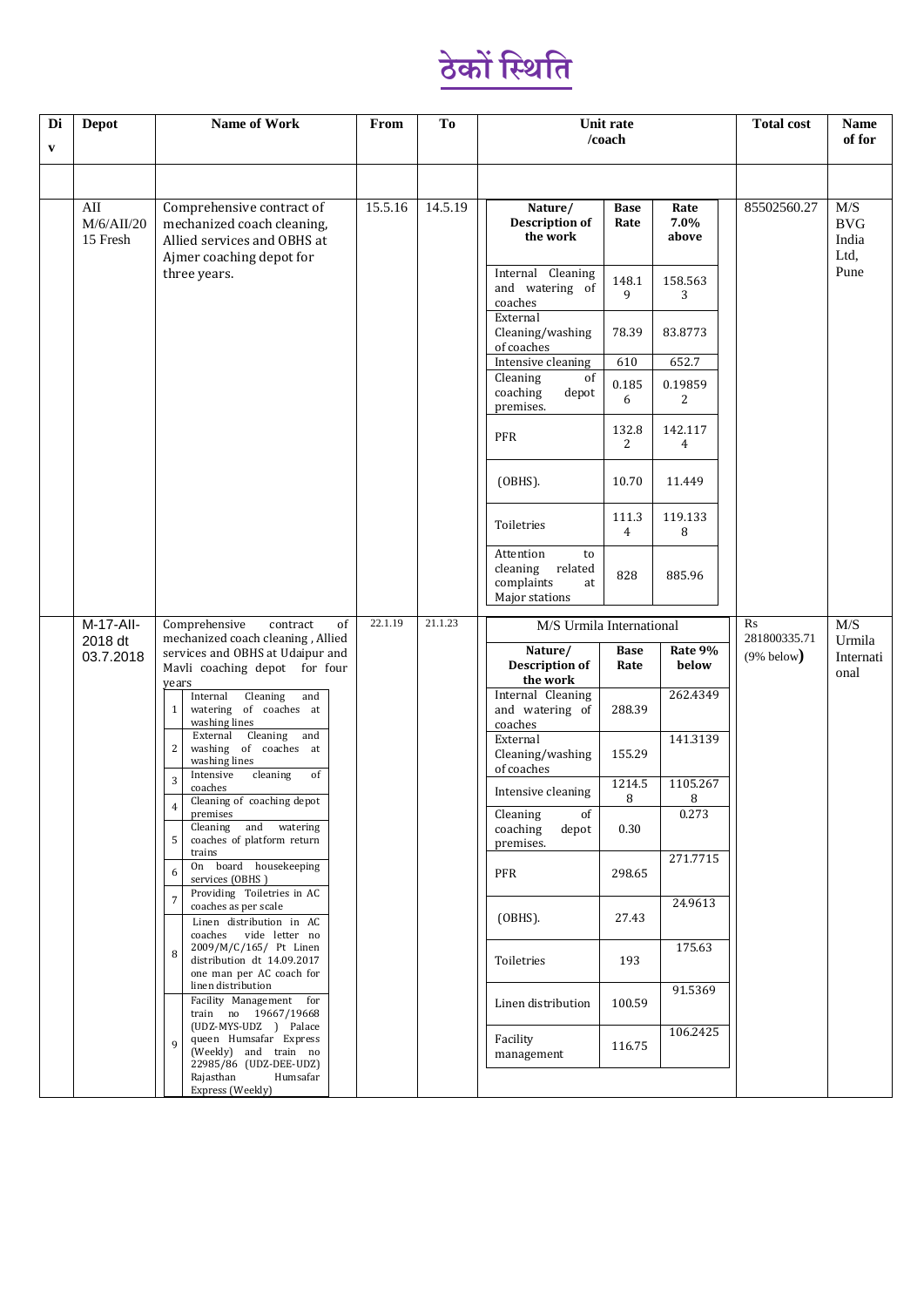|                         | (ii) Status of Mechanized Cleaning of P/Form return trains/Enroute trains:- |                                             |                                                                                                                                           |                                                   |                           |                              |                                           |           |                           |  |                            |  |
|-------------------------|-----------------------------------------------------------------------------|---------------------------------------------|-------------------------------------------------------------------------------------------------------------------------------------------|---------------------------------------------------|---------------------------|------------------------------|-------------------------------------------|-----------|---------------------------|--|----------------------------|--|
| Div.                    | <b>Depot</b>                                                                | <b>Name of Work</b>                         |                                                                                                                                           | From                                              | To                        | Unit<br>rate<br>/coach<br>₹  | <b>Total</b><br>cost<br>₹                 |           | Name of contractor        |  |                            |  |
| $\mathbf{1}$            | <b>UDZ</b>                                                                  |                                             | Mechanized cleaning of P/F/R trains.<br>(UDZ station) (08F53232)                                                                          |                                                   |                           |                              | Position given in (i) Status              |           |                           |  |                            |  |
| (iii)                   |                                                                             |                                             | <b>Status of Mechanized Cleaning of depot premises:-</b>                                                                                  |                                                   |                           |                              |                                           |           |                           |  |                            |  |
| Div.                    | <b>Depot</b>                                                                |                                             | <b>Name of Work</b>                                                                                                                       |                                                   |                           | From                         | To                                        | Unit      | <b>Total</b>              |  | Name of contractor         |  |
|                         |                                                                             |                                             |                                                                                                                                           |                                                   |                           |                              | rate                                      |           | cost                      |  |                            |  |
|                         |                                                                             |                                             |                                                                                                                                           |                                                   |                           |                              |                                           | /day<br>₹ | ₹                         |  |                            |  |
| $\mathbf{1}$            | AII                                                                         |                                             | Cleaning and removal of garbage<br>from BG pit line, sick line, sick<br>line office and its surrounding area<br>of Ajmer coaching depot   |                                                   |                           | Position given in (i) Status |                                           |           |                           |  |                            |  |
| $\overline{2}$          | UDZ                                                                         |                                             | Cleaning and removal of garbage<br>from BG pit line, sick line, sick<br>line office and its surrounding area<br>of Udaipur coaching depot |                                                   |                           | Position given in (i) Status |                                           |           |                           |  |                            |  |
|                         |                                                                             |                                             | (iv) Status of OBHS:-                                                                                                                     |                                                   |                           |                              |                                           |           |                           |  |                            |  |
| <b>S.N.</b>             | Div.                                                                        | <b>Depot</b>                                | Train no.                                                                                                                                 | From                                              | <b>To</b>                 |                              | <b>Unit rate</b><br>/Coach<br>/round trip |           | <b>Total cost</b>         |  | Name of contractor         |  |
|                         |                                                                             | MD coaching depot                           |                                                                                                                                           |                                                   |                           |                              |                                           |           |                           |  |                            |  |
| 1                       | AII                                                                         | <b>MD</b>                                   | 12988/87                                                                                                                                  | AII                                               | <b>SDAH</b>               |                              | 11.449                                    |           | 11604554.7                |  | M/S BVG India Ltd,<br>Pune |  |
| $\overline{2}$          | $\mathbf{A}$ II                                                             | MD                                          | 12990/89                                                                                                                                  | AII                                               | <b>DDR</b>                |                              | 11.449                                    |           | 3327399.972               |  |                            |  |
| $\mathbf{3}$            | AII                                                                         | <b>MD</b>                                   | 12978/77                                                                                                                                  | AII                                               | <b>ERS</b>                |                              | 11.449                                    |           | 2712911.534               |  |                            |  |
| $\overline{\mathbf{4}}$ | AII                                                                         | MD                                          | 19608/07                                                                                                                                  | AII                                               | <b>KOAA</b>               |                              | 11.449                                    |           | 1248801.965               |  |                            |  |
| 5                       | AII                                                                         | <b>MD</b>                                   | 22996/95                                                                                                                                  | AII                                               | <b>BDTS</b>               |                              | 11.449                                    |           | 1333371.148               |  |                            |  |
| 6                       | ${\bf AII}$                                                                 | <b>MD</b>                                   | 12065                                                                                                                                     | $\mathop{\rm A}\nolimits\mathop{\rm II}\nolimits$ | $NZM$                     |                              | 11.449                                    |           | 528490.4196               |  |                            |  |
| $\overline{7}$          | AII                                                                         | <b>MD</b>                                   | 19611/12                                                                                                                                  | $\mathbf{A}$ II                                   | <b>ASR</b>                |                              | 11.449<br>1723175.251                     |           |                           |  |                            |  |
| 8                       | AII                                                                         | MD                                          | 19613/14                                                                                                                                  | $\mathop{\rm A}\nolimits\mathop{\rm II}\nolimits$ | ASR                       |                              | 11.449                                    |           | 1395257.57                |  |                            |  |
| $\boldsymbol{9}$        | $\mathbf{A}$ II                                                             | <b>MD</b>                                   | 12983/84                                                                                                                                  | $\mathop{\rm A}\nolimits\mathop{\rm II}\nolimits$ | CDG                       |                              | 11.449                                    |           |                           |  |                            |  |
| 10                      | AII                                                                         | MD                                          | 22987/88                                                                                                                                  | AII                                               | AF                        |                              | 11.449                                    |           | 1243636.17                |  |                            |  |
| 11                      | AII                                                                         | <b>MD</b>                                   | 19603/04                                                                                                                                  | $\mathop{\rm A}\nolimits\mathop{\rm II}\nolimits$ | <b>RMM</b>                |                              | 11.449                                    |           | 208133.66                 |  |                            |  |
| 12                      | AII                                                                         | <b>Udaipur coaching depot</b><br><b>UDZ</b> |                                                                                                                                           |                                                   |                           |                              | 24.9613                                   |           |                           |  | M/S Urmila                 |  |
| 13                      | $\mathbf{A}$ II                                                             | <b>UDZ</b>                                  | 12996/95                                                                                                                                  | <b>UDZ</b>                                        | <b>BDTS</b>               |                              | 24.9613                                   |           | 3135418.85                |  | International,             |  |
| 14                      | ${\bf AII}$                                                                 | <b>UDZ</b>                                  | 19666/65<br>19659/60                                                                                                                      | <b>UDZ</b><br><b>UDZ</b>                          | <b>KURJ</b><br><b>SHM</b> |                              | 24.9613                                   |           | 13923238.41<br>3084018.54 |  | Patna                      |  |
| 15                      | AII                                                                         | <b>UDZ</b>                                  | 19601/02                                                                                                                                  | <b>UDZ</b>                                        | <b>NJP</b>                |                              | 24.9613                                   |           | 3542986.95                |  |                            |  |
| 16                      | $\mathbf{A}$ II                                                             | <b>UDZ</b>                                  | 12991                                                                                                                                     | <b>UDZ</b>                                        | $\rm{JP}$                 |                              | 24.9613                                   |           | 233637.77                 |  |                            |  |
| 17                      | ${\bf AII}$                                                                 | <b>UDZ</b>                                  | 19610/09                                                                                                                                  | <b>UDZ</b>                                        | HW                        |                              | 24.9613                                   |           | 3943805.52                |  |                            |  |
| 18                      | AII                                                                         | <b>UDZ</b>                                  | 12963/64                                                                                                                                  | <b>UDZ</b>                                        | <b>NZM</b>                |                              | 24.9613                                   |           | 8892213.51                |  |                            |  |
| 19                      | $\mathbf{A}$ II                                                             | <b>UDZ</b>                                  | 19667/68                                                                                                                                  | <b>UDZ</b>                                        | <b>MYS</b>                |                              | 106.2425                                  |           | 7160737.99                |  |                            |  |
| 20                      | $\mathbf{A}$ II                                                             | <b>UDZ</b>                                  | 22985/86                                                                                                                                  | $\ensuremath{\mathrm{UDZ}}$                       | DEE                       |                              | 106.2425                                  |           |                           |  |                            |  |
| 21                      | $\mathbf{A}$ II                                                             | <b>UDZ</b>                                  | 19710/09                                                                                                                                  | <b>UDZ</b>                                        | Patliputra                |                              | 2110008.64<br>106.2425<br>1437503.52      |           |                           |  |                            |  |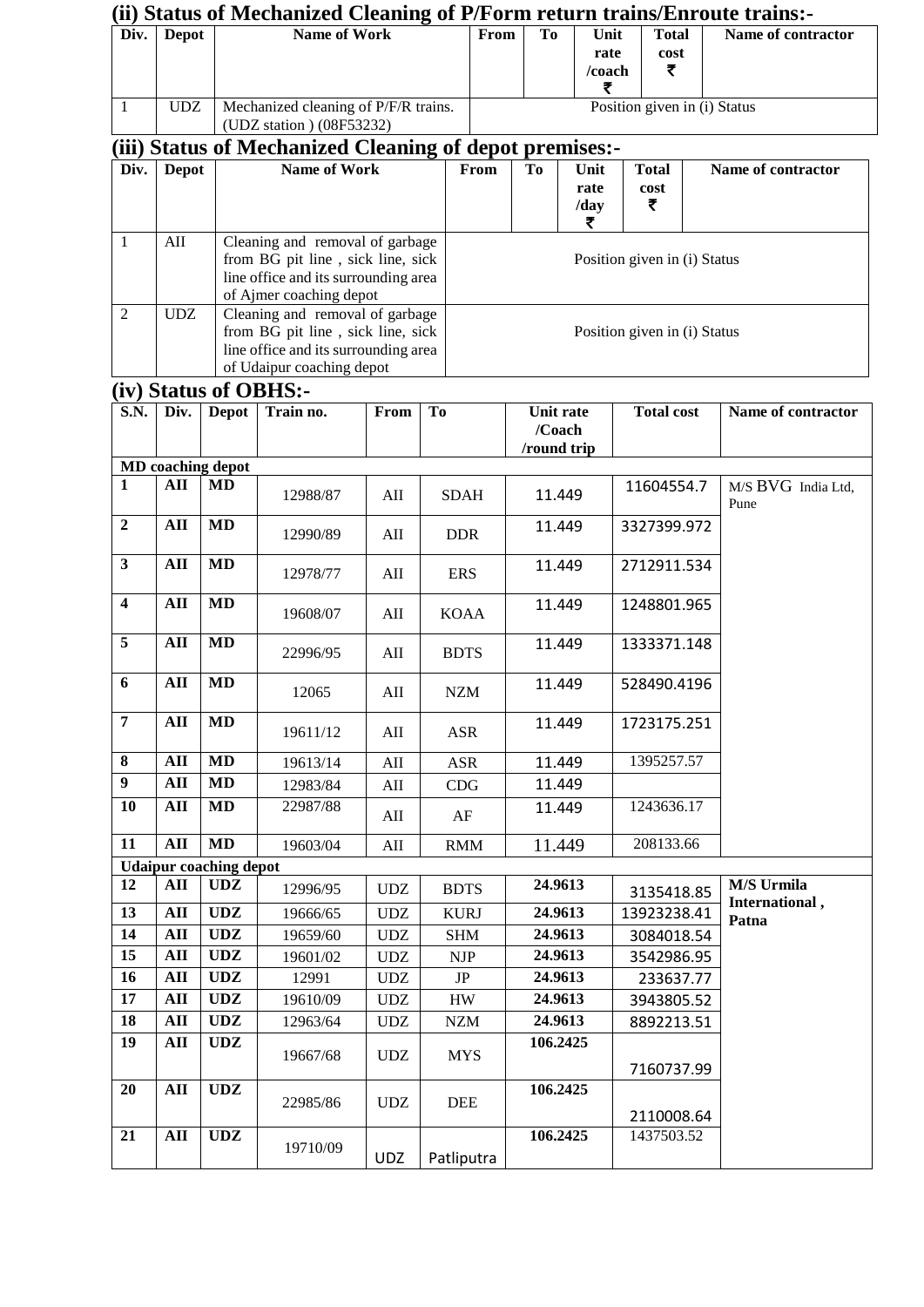| Div          | <b>Depot</b> | Name of Work                             | From     | T <sub>0</sub> | Unit rate/coach              | <b>Total cost</b>    | Name of     |
|--------------|--------------|------------------------------------------|----------|----------------|------------------------------|----------------------|-------------|
|              |              |                                          |          |                | <b>Rs</b>                    | <b>Rs</b>            | contractor  |
|              |              |                                          |          |                | <b>AC/NAC</b>                |                      |             |
| $\mathbf{1}$ | UDZ (New)    | M/7/2016/AII Pest &                      |          | 09.12.19       | Pest control of              | Rs.                  | M/S Truly   |
|              |              | Rodent Control<br>in                     | 10.12.16 |                | Ac +Inspection               | 1510981.82/-         | pest        |
|              |              | Udaipur<br>based                         |          |                | 42.15Non AC                  |                      | solution    |
|              |              | coaches and Rodent                       |          |                | reserved 35.978/-            |                      | Pvt<br>Ltd. |
|              |              | control in Pit line,                     |          |                | ,Unreserved                  |                      | New Delhi,  |
|              |              | yard and coaching                        |          |                | $30.84/-$                    |                      |             |
|              |              | depot premises<br>of                     |          |                | (Fogging 154.21-             |                      |             |
|              |              | Udaipur(Including                        |          |                |                              |                      |             |
|              |              | Mavli MG Depot) for                      |          |                | rodent control of            |                      |             |
|              |              | a period of Three                        |          |                | pit line 9177.39             |                      |             |
|              |              | years.                                   |          |                | per month                    |                      |             |
|              |              |                                          |          |                | Rodent control               |                      |             |
|              |              |                                          |          |                | Ac +Inspection               |                      |             |
|              |              |                                          |          |                | 24.670/-, Non                |                      |             |
|              |              |                                          |          |                | AC reserved                  |                      |             |
|              |              |                                          |          |                | $20.56/-$                    |                      |             |
| $\mathbf{2}$ | AII          | $\&$<br>Rodent<br>Pest                   | 16.2.16  | 15.2.19        | (17% below the               | Rs.1695188.10/-      | M/S Truly   |
|              |              | Control in<br>Ajmer                      |          |                | base rate): Pest             |                      | pest        |
|              |              | based coaches<br>and                     |          |                | control of Ac                |                      | control     |
|              |              | Rodent control in Pit                    |          |                | +Inspection                  |                      | services,   |
|              |              | line,<br>yard<br>and                     |          |                | $40.5289/$ -,                |                      | New         |
|              |              | coaching<br>depot                        |          |                | Pantry45.4674/-              |                      | Delhi.      |
|              |              | premises for a period                    |          |                | ,Non AC<br>reserved34.5944/- |                      | <b>LOA</b>  |
|              |              | of Three years.                          |          |                | ,Unreserved                  |                      | 13.1.16     |
|              |              | Base rate are: Pest                      |          |                | 29.6559/-                    |                      |             |
|              |              | control of Ac                            |          |                | (Fogging                     |                      |             |
|              |              | +Inspection 48.83/-,                     |          |                | 148.2795-),                  |                      |             |
|              |              | Pantry 54.78/-, Non                      |          |                | rodent control of            |                      |             |
|              |              | AC reserved 41.68/-                      |          |                | pit line 6193.2193           |                      |             |
|              |              | ,Unreserved 35.73/-<br>(Fogging 178.65), |          |                | per month                    |                      |             |
|              |              |                                          |          |                | Rodent control Ac            |                      |             |
|              |              | rodent control of pit                    |          |                | +Inspection<br>23.7214-,     |                      |             |
|              |              | line 7461.71 per<br>month                |          |                | Pantry24.7091/-              |                      |             |
|              |              | Rodent control Ac                        |          |                | Non AC reserved              |                      |             |
|              |              | +Inspection 28.58,                       |          |                | 19.7706                      |                      |             |
|              |              | Pantry 29.77/-, Non                      |          |                |                              |                      |             |
|              |              | AC reserved 23.82                        |          |                |                              |                      |             |
| 3            | E-Tender     | &<br>Rodent<br>Pest                      | ÷.       | L.             | $\overline{a}$               | <b>Estimate cost</b> | Tender      |
|              | notice no.   | Control in Madar                         |          |                |                              | $\mathbf{R}s$        | opened on   |
|              |              | based coaches and                        |          |                |                              | 4322130.74.          | 26.3.19.    |
|              | M-3-2019-    | <b>Rodent control in Pit</b>             |          |                |                              |                      | Case is     |
|              | AII Dt       | line,<br>yard<br>and                     |          |                |                              |                      | under TC.   |
|              | 21.02.2019   | coaching<br>depot                        |          |                |                              |                      |             |
|              |              | premises for a period                    |          |                |                              |                      |             |
|              |              | of four years.                           |          |                |                              |                      |             |

## **(v) Status of Pest and Rodent Control in Coaches:-**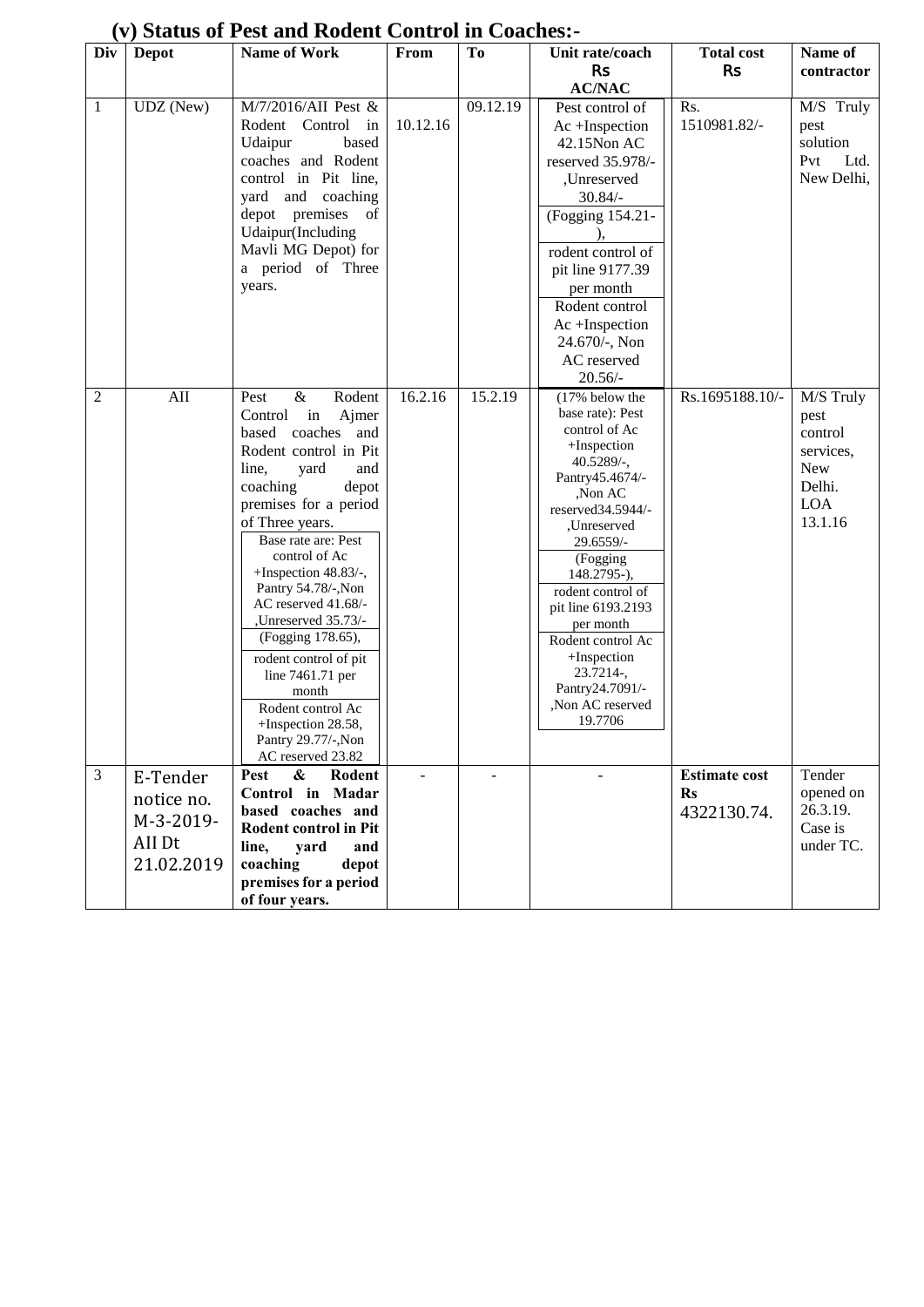| Di             | <b>Depot</b>                                                           | <b>Name of Work</b>                                                                                                                                                                                                                        | From          | T <sub>o</sub> | Unit rate                                                                                                       |                           |                                                                                   | <b>Total cost</b><br>Rs.                                                   |                                                                        | Remar                                       |
|----------------|------------------------------------------------------------------------|--------------------------------------------------------------------------------------------------------------------------------------------------------------------------------------------------------------------------------------------|---------------|----------------|-----------------------------------------------------------------------------------------------------------------|---------------------------|-----------------------------------------------------------------------------------|----------------------------------------------------------------------------|------------------------------------------------------------------------|---------------------------------------------|
| $\mathbf{v}$   |                                                                        |                                                                                                                                                                                                                                            |               |                |                                                                                                                 |                           |                                                                                   |                                                                            | $\mathbf{e}$<br>contr                                                  | $\bf k$                                     |
|                |                                                                        |                                                                                                                                                                                                                                            |               |                |                                                                                                                 |                           |                                                                                   |                                                                            | actor                                                                  |                                             |
| $\mathbf{1}$   | Re E-tender no<br>M/12/AII/2016                                        | Design, supply, installation and<br>commissioning of Mechanized<br>laundry capacity 1.5 ton at C&W<br>depot Udaipur and operation of<br>mechanized<br>Laundry<br>by Railways<br>established<br>at<br><b>Udaipur</b> Station under coaching | 03.11.17      | 02.11.19       | item                                                                                                            | <b>Estimat</b><br>ed rate | Accep<br>ted<br>rate<br>18%<br>above<br>the<br>base<br>rate                       |                                                                            | M/s<br>Super<br>Shine,<br>Laundr<br>y<br>System,<br>Pvt.<br>Ltd.       | Cost<br>3474749<br>6.58                     |
|                |                                                                        | depot<br>Udaipur for washing,<br>drying, ironing and packing of                                                                                                                                                                            |               |                | Bed sheet                                                                                                       | 3.2022<br>6               | 3.78                                                                              |                                                                            | New<br>Delhi-                                                          |                                             |
|                |                                                                        | including<br>collection,<br>linen<br>transporting<br>loading/<br>and                                                                                                                                                                       |               |                | Hand towel                                                                                                      | 0.8314                    |                                                                                   |                                                                            |                                                                        |                                             |
|                |                                                                        | unloading of used/cleaned linen<br>for<br>trains<br>originating                                                                                                                                                                            |               |                | pillow                                                                                                          | 64<br>0.6741              | 0.98                                                                              |                                                                            |                                                                        |                                             |
|                |                                                                        | from/terminating<br>Udaipur<br>at                                                                                                                                                                                                          |               |                | cover                                                                                                           | 6<br>7.5505               | 0.80                                                                              |                                                                            |                                                                        |                                             |
|                |                                                                        | Railway Station for two years.                                                                                                                                                                                                             |               |                | Blanket<br>Blanket                                                                                              | 92<br>6.0000              | 8.91                                                                              |                                                                            |                                                                        |                                             |
|                |                                                                        |                                                                                                                                                                                                                                            |               |                | cover                                                                                                           | 24                        | 7.08                                                                              |                                                                            |                                                                        |                                             |
|                |                                                                        |                                                                                                                                                                                                                                            |               |                | Curtain<br>small                                                                                                | 1.7528<br>16              | 2.07                                                                              |                                                                            |                                                                        |                                             |
|                |                                                                        |                                                                                                                                                                                                                                            |               |                | Curtain big                                                                                                     | 2.8202<br>36              | 3.33                                                                              |                                                                            |                                                                        |                                             |
|                |                                                                        |                                                                                                                                                                                                                                            |               |                | Misc items                                                                                                      | 0.1123<br>6               | 0.13                                                                              |                                                                            |                                                                        |                                             |
|                |                                                                        |                                                                                                                                                                                                                                            |               |                | Packaging<br>of two bed<br>sheets and<br>one hand<br>towel in<br>paper<br>packet and<br>sealing of<br>bed rolls | 0.1123<br>6               | 0.13                                                                              |                                                                            |                                                                        |                                             |
| $\overline{c}$ | <b>Tender No.:</b><br>M442/C&W/JP<br>Laundry/ $14-15$<br>date 07.02.17 | Setting up and operation of Batch<br>Washer System (Tunnel Washer<br>System) type mechanized laundry in<br>Railway premises in Bais Godam,                                                                                                 | 05.12.17      | 04.12.27       | item                                                                                                            |                           | Estd<br>rate                                                                      | Accepted<br>rate 18.15 %<br>below the<br>base rate                         |                                                                        | <b>LOA</b><br>issued on<br>19.01.16,<br>M/s |
|                |                                                                        | Jaipur on BOOT basis for a period of<br>10<br>years<br>including                                                                                                                                                                           |               |                | Bed sheet                                                                                                       |                           | 4.63                                                                              | 3.79                                                                       |                                                                        | Sparkles<br>Laundry                         |
|                |                                                                        | collection/transportation of soiled<br>linen from coaches/trains/linen room                                                                                                                                                                |               |                | Hand towel                                                                                                      |                           | 2.09                                                                              | 1.71                                                                       |                                                                        | Services<br>Vishakhap                       |
|                |                                                                        | to Laundry and transportation/                                                                                                                                                                                                             |               |                | pillow cover                                                                                                    |                           | 3.2                                                                               | 2.62                                                                       |                                                                        | atnam.<br>Accepted                          |
|                |                                                                        | Loading of washed & packed linen<br>from laundry/linen<br>room<br>to                                                                                                                                                                       |               |                | Blanket<br>Curtain small                                                                                        |                           | 25.81<br>5.19                                                                     | 21.13<br>4.25                                                              |                                                                        | cost Rs<br>43603106                         |
|                |                                                                        | coaches/trains starting from Jaipur &<br>Ajmer.                                                                                                                                                                                            |               |                | Curtain big                                                                                                     |                           | 12.57                                                                             | 10.29                                                                      |                                                                        | 6.26                                        |
|                |                                                                        |                                                                                                                                                                                                                                            |               |                | Misc items                                                                                                      |                           | 16.44                                                                             | 13.46                                                                      |                                                                        |                                             |
|                |                                                                        |                                                                                                                                                                                                                                            |               |                | Supply of packet for<br>packing of two bed<br>sheets and one hand<br>towel                                      |                           | 0.97                                                                              | 0.79                                                                       |                                                                        |                                             |
|                |                                                                        |                                                                                                                                                                                                                                            |               |                | Packaging of two bed<br>sheets and one hand<br>towel in paper packet<br>and sealing of bed<br>sheet             |                           | 1.37                                                                              | 1.12                                                                       |                                                                        |                                             |
| 3              | M/01/2018/All<br>dt 01.01.18                                           | <b>Watering</b> in running through trains,<br>cleaning of SSE(C&W) office, Depot<br>Premises and surrounding areas at<br>Ajmer for three year.                                                                                             | June.<br>2018 | June.202<br>1  | Accepted rate<br>Rs 53.67045<br>per coach<br>(Total coach in                                                    |                           | 21.50% below the<br>base rate <i>i.e</i> total<br>accepted cost Rs<br>23272580.53 |                                                                            | M/S<br>Dynam<br>ic<br>enterpr                                          | LOA<br>issued.                              |
|                |                                                                        |                                                                                                                                                                                                                                            |               |                | three years are<br>433620)                                                                                      |                           |                                                                                   |                                                                            | ises,<br>Ratlam                                                        |                                             |
| $\overline{4}$ | <b>ABR</b><br>M/26/2017AII<br>dt 08.12.17                              | <b>Watering</b> in running through<br>trains, cleaning of SSE(C&W) office,<br>epot Premises and surrounding areas<br>and train no 79437 DEMU at ABR for<br>three year.                                                                     | 16.05.18      | 15.05.202<br>1 | Accepted rate<br>Rs 24.35 per<br>coach.<br>(Total coach in<br>three years are<br>865050)                        |                           |                                                                                   | 11.87 % below the base<br>rate i.e. total accepted<br>cost Rs. 20946283.69 | M/S<br>Aroon<br>aviatio<br>n<br>Servic<br>e Pvt<br>Ltd<br>New<br>delhi | $\blacksquare$                              |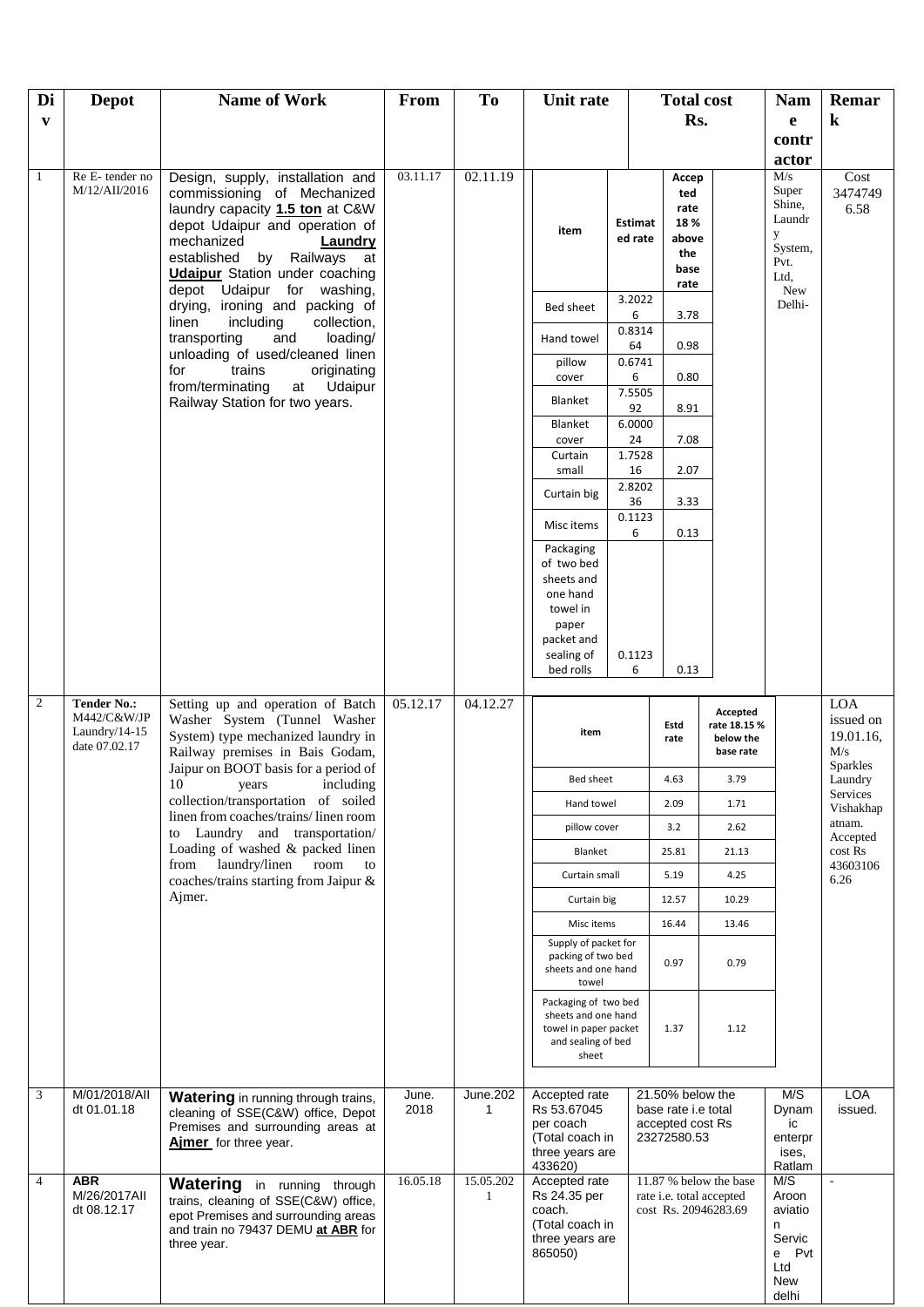| 5  | <b>UDZ</b><br>M/30/2017                  | Hiring of truck/troll (size 27'x8')<br>for transportation of BG ICF<br>bogies from Ajmer workshop to<br><b>Udaipur and back for IOH of</b><br>coaches at UDZ for 03 years.                                                                                                     | 19.5.18                             | 18.5.21  | Accepted rate is<br>20073.37929/-<br>per round<br>trip.(Total round<br>trip $432$ )                                                                                                                                                                                                                           | Rs 8671699.85/-                                                                      |                                      | M/S<br>Shiva<br>Transp<br>ort<br>corpo<br>ration,<br>Kota                                |                                                                    |
|----|------------------------------------------|--------------------------------------------------------------------------------------------------------------------------------------------------------------------------------------------------------------------------------------------------------------------------------|-------------------------------------|----------|---------------------------------------------------------------------------------------------------------------------------------------------------------------------------------------------------------------------------------------------------------------------------------------------------------------|--------------------------------------------------------------------------------------|--------------------------------------|------------------------------------------------------------------------------------------|--------------------------------------------------------------------|
| 6  | Madar M/18-<br>2017-AII Dt<br>14.7.17    | Hiring of <b>truck</b> size $27'x7'$ for<br>transportation of two new bogies at a<br>time from carriage workshop Ajmer to<br>coaching depot <b>Madar</b> and back two<br>old bogies from coaching depot Madar<br>for three years.                                              | 20.1.2018                           | 19.01.21 | Accepted rate is<br>3752.507/- per<br>round trip.(Total<br>round trip 720)                                                                                                                                                                                                                                    | 2.10% below the base<br>rate i.e accepted cost is<br>Rs 2701805.04/-                 |                                      | M/S<br>Shri<br>Ram<br>Constru<br>ction,<br>Village<br>$-$ Jaitly,<br>District<br>- Ajmer | <b>LOA</b><br>issued on<br>14.11.17                                |
| 7  | M 24/2017/AII<br>DT 4.12.17              | PFR cleaning of terminating trains and<br>dry sweeping of JE Office, stores and<br>surrounding area at Marwar station for<br>two years                                                                                                                                         | 23.5.2018                           | 22.5.20  | Base rate 1852 per<br>day. Below 58.40%<br>770.432/- per day                                                                                                                                                                                                                                                  | Rs.562415.36                                                                         |                                      | M/S<br>Manish<br>Kumar<br>Java<br>Pali                                                   | <b>LOA</b><br>issued on<br>2.4.18                                  |
| 8  | M/0 5 /2018<br>/All<br>Dt.<br>11.04.2018 | Name of work: Annual maintenance<br>and operation contract of Bio-Toilets<br>on All, MD & UDZ coaching depot for<br>two years.                                                                                                                                                 | 25.7.18                             | 24.7.20  | Trip Sch -Rs 58.26,<br>monthly-Rs.<br>417.46, quarterly-<br>Rs. 670.46. IOH<br>sch- Rs 969.90                                                                                                                                                                                                                 | 5.40% below <i>i.e.</i> Rs<br>58341293.33                                            |                                      |                                                                                          | M/S<br>Dyanamic<br>Enterpris<br>es,<br>Ratlam<br>LOA<br>19.7.18    |
| 9  | M/08/2017/<br>All                        | maintenance<br>contract of<br>Annual<br>CUMMINS diesel engine of <b>SPART</b><br>UDZ for two years.                                                                                                                                                                            | 13-04-17                            | 12.4.19  | $\blacksquare$                                                                                                                                                                                                                                                                                                | Rs 1593210/-                                                                         |                                      | M/S<br><b>CUMM</b><br><b>INS</b><br>india<br>LTD,<br>Gurga<br>on<br>Harya<br>na          | <b>LOA</b><br>issued on<br>5.6.17                                  |
| 10 | M/21/2017/All                            | "Maintenance"<br>of<br>Passenger<br>amenity items (Carpentry, trimming<br>and Plumbing related) in coaches of<br>all primary and secondary trains of<br><b>Udaipur</b> Coaching Depot" for three<br>years.                                                                     | 21.3.18                             | 20.3.21  | Rs 112.30 per<br>coach<br>(total coach<br>67236)                                                                                                                                                                                                                                                              | Rs. 7550952.43                                                                       |                                      | M/S<br>S.B.S<br>Enterpri<br>ses<br>Ghazia<br>bad                                         | <b>LOA</b><br>8.3.18                                               |
| 11 | M/19/2017/AII<br>Dated 18-9-17           | installation<br>"Supply<br>and<br><b>CCTV</b><br>of<br>commissioning<br>surveillance system at 03 pit lines<br>with one sick line of Madar new<br>coach care complex and two pit<br>lines, ART room shed. with one<br>sick<br>line Laundry room of Coaching<br>Depot Udaipur." | <b>LOA</b><br>issued on<br>27.11.17 |          | $\sim$                                                                                                                                                                                                                                                                                                        | Accepted cost Rs.<br>930500.52<br>i.e. $(11.11.%$ below of<br>base rate Rs 1046800/- |                                      | M/S<br>MН<br>Electro<br>nics<br>New<br>Delhi                                             | LOA No.<br>M/442/2/C<br>CTV/17-<br>18 dated<br>$27 - 11 -$<br>2017 |
| 12 | Tender no M-<br>7-2018                   | Retro-fitment of S-trap from P-trap<br>and 100 mm lavatory pan out in all<br>Bio toilets of coaches of Ajmer<br>coaching depot and Udaipur<br>coaching depot and New coach care                                                                                                | 20.11.18                            | 19.3.19  | <b>DESCRIPTION</b><br>S-trap arrangement for                                                                                                                                                                                                                                                                  | Rate<br>in Rs.<br>Quant<br>ity of<br>bio<br>toilets                                  | Total<br>e i.e. AT Ltd.<br>PAR<br>Rs | M/s<br>Accepted BANKA<br>Cost/rat BIOLOO<br>in Hyderab<br>ad, Total                      | <b>LOA</b><br>issued on<br>27.7.2018                               |
|    |                                          | complex Madar in four months.                                                                                                                                                                                                                                                  |                                     |          | bolted design IR-DRDO<br>smaller bio -digester<br>for 100 mm lavatory<br>pan outlet as per Table-<br>4 of Rly Board RC no<br>2016/RS 9PF &EC) -<br>142/Coaches/17<br>17.8.16 (Specification<br>and drawing no:-Item<br>no 1 to item no -10 of<br>RDSO's drawing no CG-<br>$16008$ )<br>S-trap arrangement for | 583<br>6000<br>Nos<br>dt                                                             | 3498000                              | Rs.<br>559256                                                                            |                                                                    |
|    |                                          |                                                                                                                                                                                                                                                                                |                                     |          | bolted design IR-DRDO<br>smaller bio digester for<br>150 mm lavatory pan<br>out let as per Table-4 of<br>Rly Board RC no<br>2016/RS 9PF &EC) -<br>142/Coaches/17<br>17.8.16 (Specification<br>and drawing no:-Item<br>no 3 to item no -12 of<br>RDSO's drawing no CG-<br>$16008$ )<br>Installation<br>and     | 53<br>7000<br>Nos<br>dt                                                              | 371000                               |                                                                                          |                                                                    |
|    |                                          |                                                                                                                                                                                                                                                                                |                                     |          | commissioning of Bio-<br>digester tanks as per<br>Retro-<br>fitment<br>procedure of IR-DRDO<br>bio-toilets for adoption<br>of S-trap as per Table-4<br>of Rly Board RC no<br>2016/RS 9PF &EC) -<br>142/Coaches/17<br>17.8.16                                                                                  | 636<br>2710<br>Nos<br>dt                                                             | 1723560                              |                                                                                          |                                                                    |